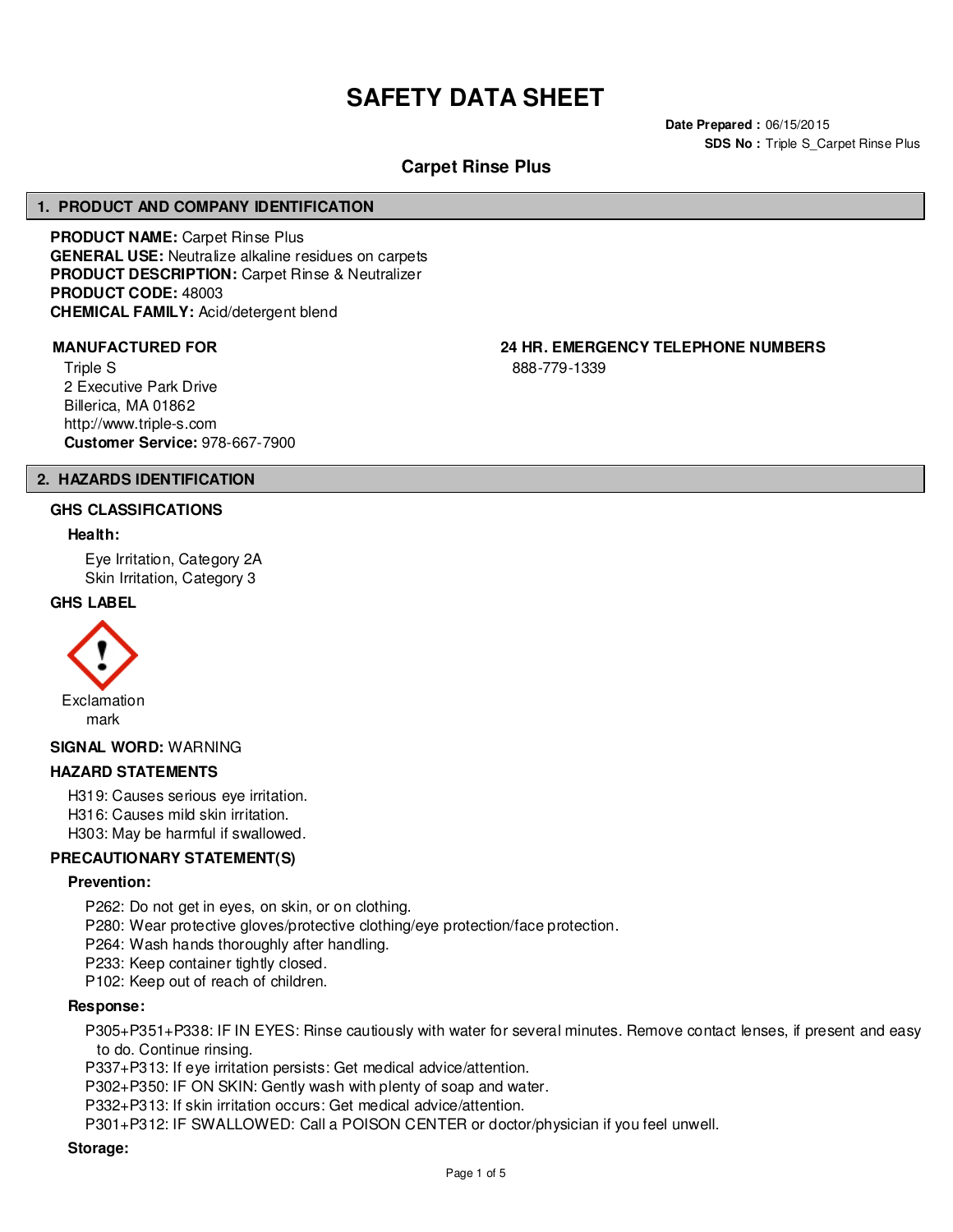P404: Store in a closed container.

**Disposal:**

P501: Dispose of contents/container according to all local, state and Federal regulations.

# **EMERGENCY OVERVIEW**

**PHYSICAL APPEARANCE:** Clear Liquid

**IMMEDIATE CONCERNS:** Eye & Skin irritant

# **POTENTIAL HEALTH EFFECTS**

**EYES:** Contact causes eye irritation.

**SKIN:** Skin irritant with prolonged or repeated contact.

## **SKIN ABSORPTION: None Expected.**

**INGESTION:** Although of moderate to low toxicity, ingestion can cause gastrointestinal irritation, nausea, vomiting, diarrhea, and possible death.

**INHALATION:** None Expected.

## **REPRODUCTIVE TOXICITY**

**TERATOGENIC EFFECTS:** None known.

**CARCINOGENICITY:** No listed substance

**MUTAGENICITY:** None known.

**MEDICAL CONDITIONS AGGRAVATED:** Previous skin conditions such as dermatitis may be aggrevated.

**ROUTES OF ENTRY:** Eye, skin, ingestion.

**CANCER STATEMENT:** No listed substance

## **WARNING CAUTION LABELS:** Irritant

**PHYSICAL HAZARDS:** None Expected.

# **3. COMPOSITION / INFORMATION ON INGREDIENTS**

| <b>Chemical Name</b>                                                        | $Wt.$ %   | <b>CAS</b> |
|-----------------------------------------------------------------------------|-----------|------------|
| Sodium Citrate, Dihydrate                                                   | $5 - 10$  | 6132-04-3  |
| 2-Propenoic acid, methyl ester, reaction products with 2-ethyl-1-hexanamine | $0 - 5$   | 68610-44-6 |
| Water                                                                       | $80 - 85$ | 7732-18-5  |

#### **4. FIRST AID MEASURES**

**EYES:** Immediately flush eyes with water for at least 15 minutes, while holding eyelids open. Remove contact lenses, if present, after the first 5 minutes, then continue rinsing eye. Seek medical attention immediately.

**SKIN:** Wash with soap and water. Get medical attention if irritation develops or persists.

**INGESTION:** Get immediate medical attention. Do not induce vomiting unless instructed to do so by poison center or physician.

**INHALATION:** Remove victim to fresh air and monitor. Seek medical advise if irritation persists.

#### **SIGNS AND SYMPTOMS OF OVEREXPOSURE**

**EYES:** Burning sensation with tearing, redness.

**SKIN:** Prolonged contact will cause irritation marked by redness, burning sensation.

**SKIN ABSORPTION:** Not Established

**INGESTION:** Irritation of mouth, throat, along with stomach upset, vomiting.

**INHALATION:** Irritation of nose, throat and lungs with coughing, sneezing, possible difficulty breathing.

**ACUTE TOXICITY:** Not Established

#### **5. FIRE FIGHTING MEASURES**

**FLAMMABLE CLASS:** NA = Not Applicable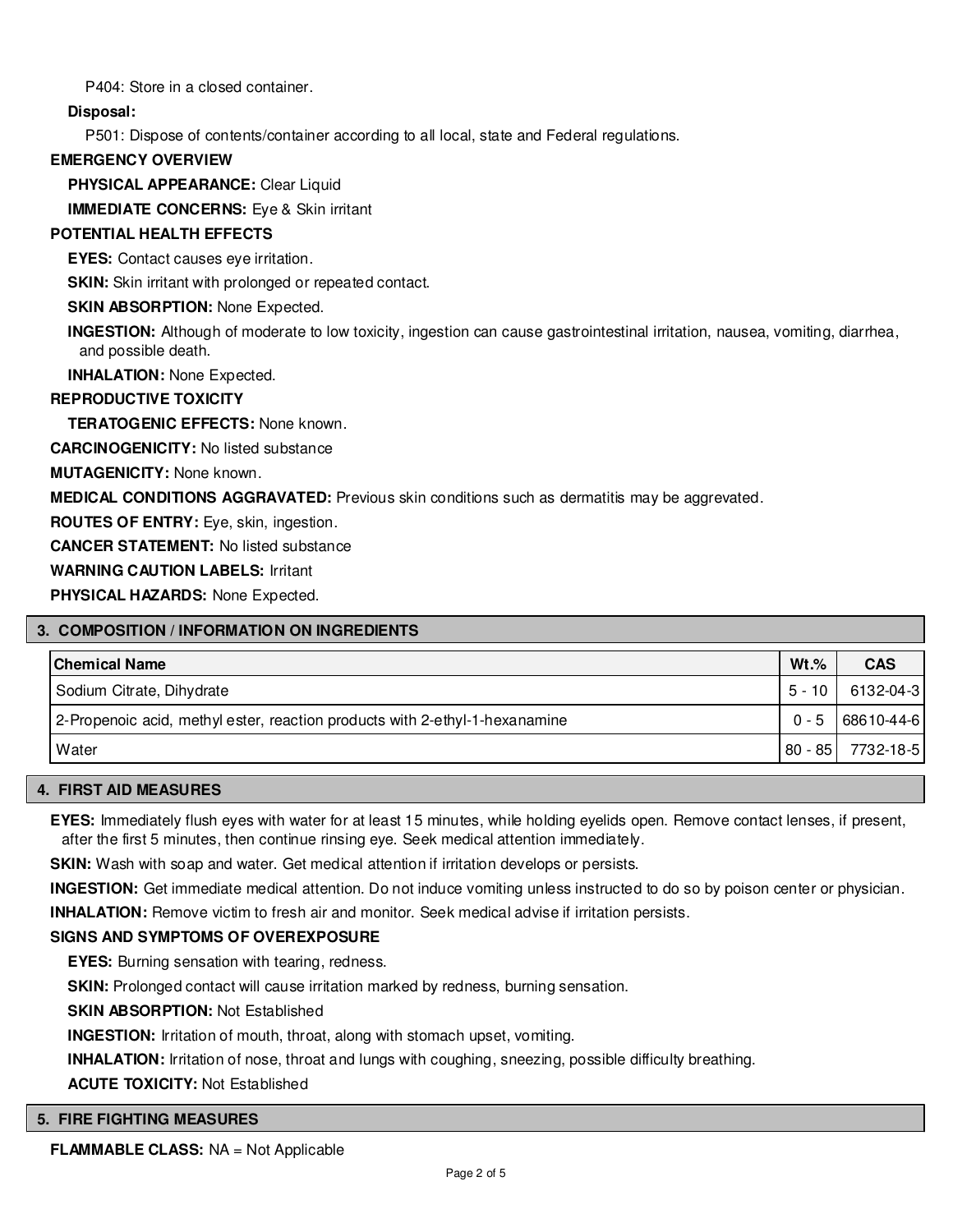### **GENERAL HAZARD:** NA = Not Applicable

**EXTINGUISHING MEDIA:** Not required. Water based material.

### **FIRE FIGHTING PROCEDURES:** NA = Not Applicable

# **6. ACCIDENTAL RELEASE MEASURES**

**SMALL SPILL:** Avoid walking in product. Wipe up or otherwise flush small spills to sanitary sewer.

**LARGE SPILL:** Avoid walking in material. Prevent product from entering into stream, soil, storm sewer or other bodies of water.

#### **ENVIRONMENTAL PRECAUTIONS**

**WATER SPILL:** Avoid discharges into open waterways.

**LAND SPILL:** Avoid discharge to soil.

**GENERAL PROCEDURES:** Isolate spill or leak area immediately. Keep unauthorized personnel away. Do not touch or walk through spilled material. Prevent entry into waterways, sewers, or confined areas. Absorb with dry earth, sand or other noncombustible material and transfer to containers.

**SPECIAL PROTECTIVE EQUIPMENT:** Eye protection, rubber gloves, rubber boots to protect feet.

#### **7. HANDLING AND STORAGE**

**GENERAL PROCEDURES:** Close container after use.

**HANDLING:** Wear eye protection, rubber gloves when handling concentrate.

**STORAGE:** Store in area inaccessible to children.

**STORAGE TEMPERATURE:** Store at ambient temperatures.

**STORAGE PRESSURE:** Store at ambient atmospheric pressure.

#### **8. EXPOSURE CONTROLS / PERSONAL PROTECTION**

**ENGINEERING CONTROLS:** Use in well ventilated area.

# **PERSONAL PROTECTIVE EQUIPMENT**

**EYES AND FACE:** Safety glasses with side shields.

**SKIN:** Rubber or other chemical resistant gloves.

**RESPIRATORY:** A respirator is not needed under normal and intended conditions of product use.

**PROTECTIVE CLOTHING:** No special requirements.

**WORK HYGIENIC PRACTICES:** Wash with soap and water after handling. Do not eat, drink or smoke while using product.

#### **9. PHYSICAL AND CHEMICAL PROPERTIES**

**PHYSICAL STATE:** Liquid **ODOR:** Characteristic. **ODOR THRESHOLD:** Not Established **COLOR:** Water Clear **pH:** 4.0 to 5.0 **PERCENT VOLATILE:** >90 **FLASH POINT AND METHOD:** None **FLAMMABLE LIMITS:** N/A **AUTOIGNITION TEMPERATURE:** NA = Not Applicable **VAPOR PRESSURE:** ≤ 20 mm Hg at (68°F) **VAPOR DENSITY:** ~ 1 Air = 1 **BOILING POINT: 212° F; 100° C FREEZING POINT: 32° F; 0° C THERMAL DECOMPOSITION:** Not Available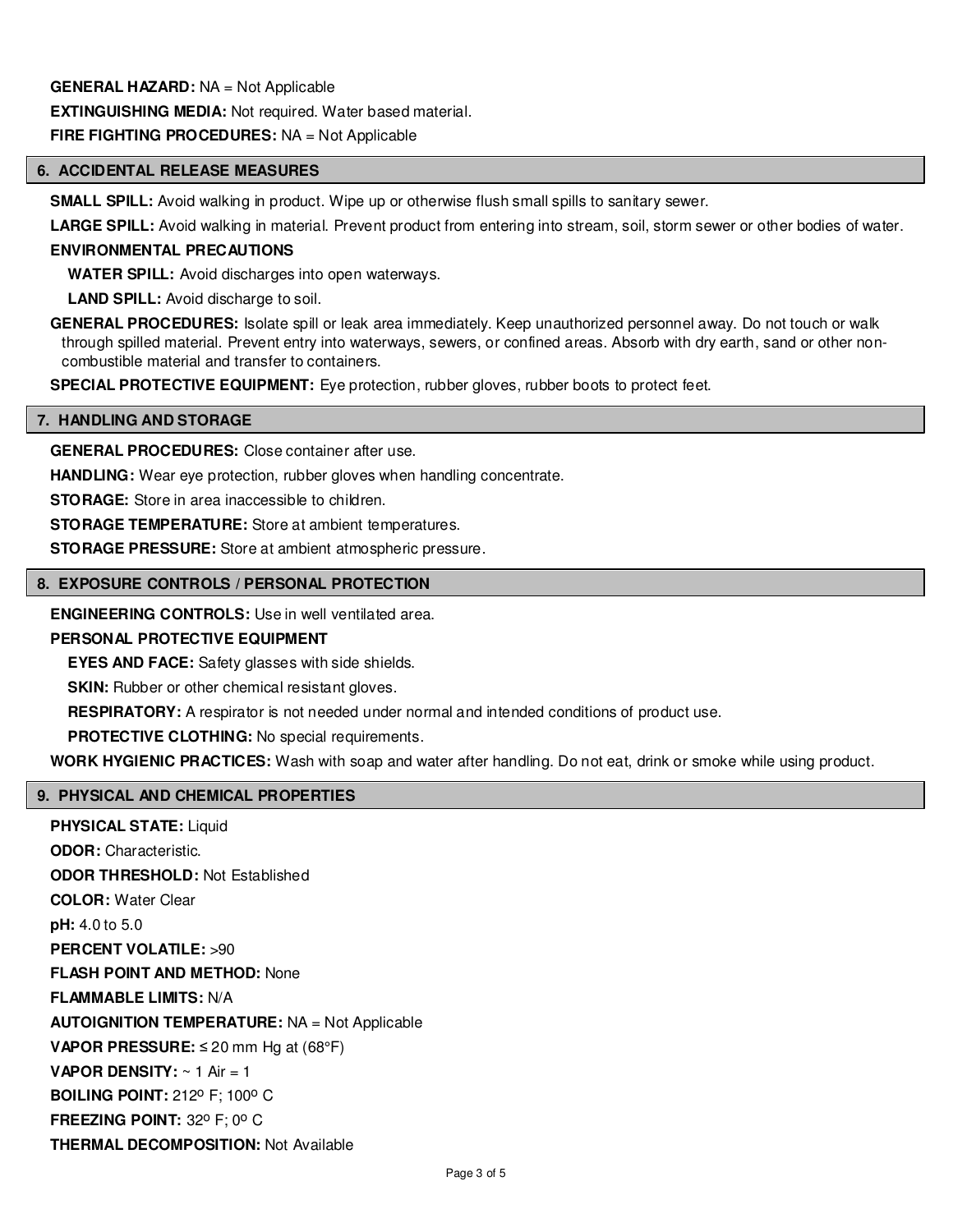**SOLUBILITY IN WATER:** Complete **EVAPORATION RATE:** (Water =1) 1.0 **DENSITY:** 8.70 at (68°F) **SPECIFIC GRAVITY:** 1.043 grams/ml. **VISCOSITY:** Water thin. **(VOC):** None

#### **10. STABILITY AND REACTIVITY**

**REACTIVITY:** Stable **HAZARDOUS POLYMERIZATION:** No **CONDITIONS TO AVOID:** Not Established **POSSIBILITY OF HAZARDOUS REACTIONS:** None Expected. **HAZARDOUS DECOMPOSITION PRODUCTS:** None known. **INCOMPATIBLE MATERIALS:** Strong acids, oxidizers.

#### **11. TOXICOLOGICAL INFORMATION**

#### **ACUTE**

**EYES:** Not Established **DERMAL LD50:** Not Established **SKIN ABSORPTION: None Expected. ORAL LD50:** Not Established **INHALATION LC50:** Not Established **EYE EFFECTS:** Moderate to severe eye irritant. **SKIN EFFECTS:** May irritate skin with prolonged or repeated contact. **IRRITATION:** Irritant **SENSITIZATION:** No known significant effects or critical hazards. **REPRODUCTIVE EFFECTS:** No known significant effects or critical hazards. **MUTAGENICITY:** No known significant effects or critical hazards.

#### **12. ECOLOGICAL INFORMATION**

**ENVIRONMENTAL DATA:** Not Established **ECOTOXICOLOGICAL INFORMATION:** Not Established

**AQUATIC TOXICITY (ACUTE):** Not Established

# **13. DISPOSAL CONSIDERATIONS**

**DISPOSAL METHOD:** Small amounts (less than 5 gallons) may be disposed of in sanitary sewer. Consult local authorities for additional disposal information.

**FOR LARGE SPILLS:** Consult with local and state authorities for large volume disposal.

**PRODUCT DISPOSAL:** Any method in accordance with local, state, and federal laws. Best method is to recycle or reuse for intended purpose.

**EMPTY CONTAINER:** Rinse container with clear water. Offer container for recycling, or dispose of in trash.

#### **RCRA/EPA WASTE INFORMATION:** NA = Not Applicable

# **14. TRANSPORT INFORMATION**

# **DOT (DEPARTMENT OF TRANSPORTATION)**

**PROPER SHIPPING NAME:** Cleaning Compound, not regulated.